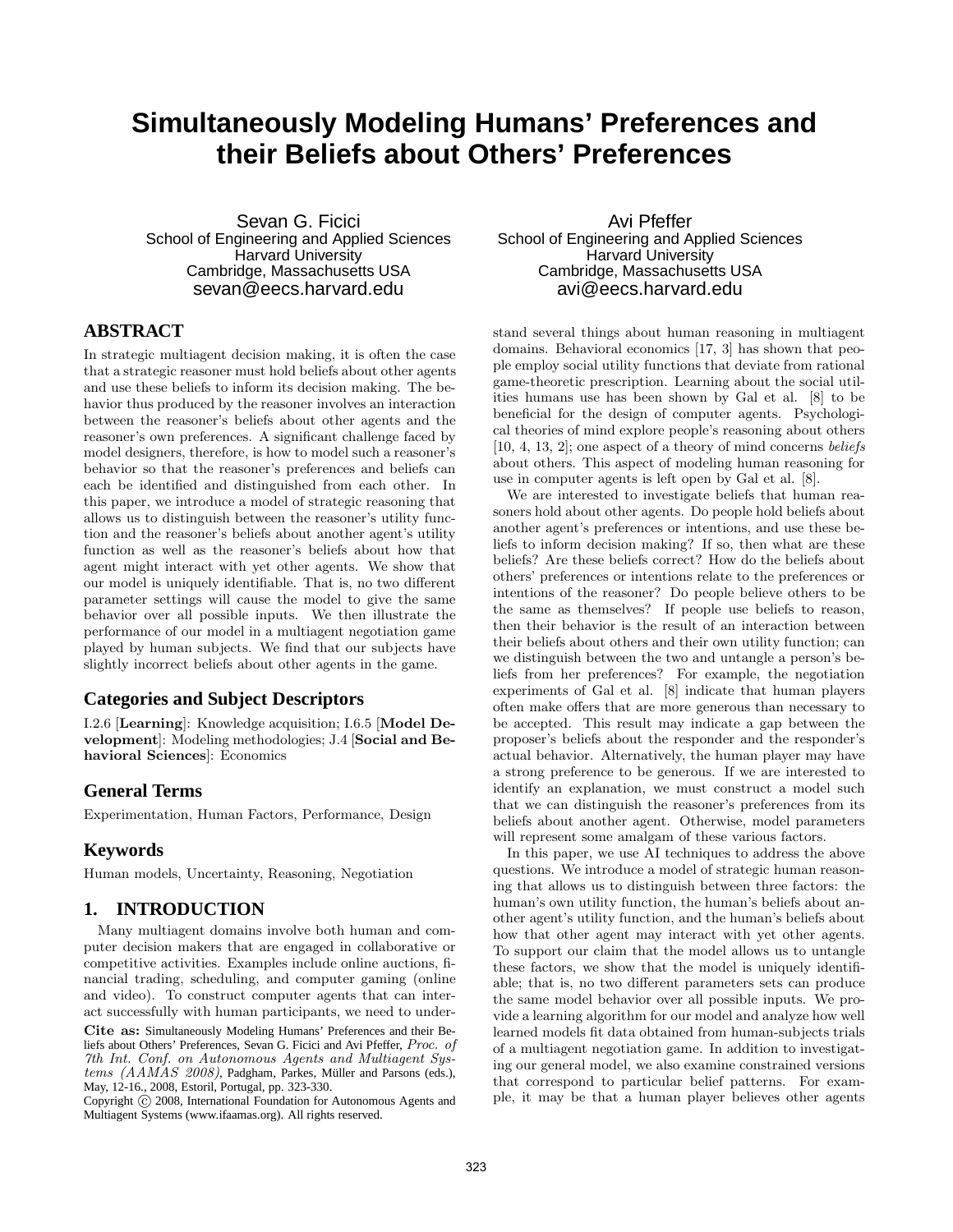to share the same utility function as the player. In another example, we consider the case where different types of humans have different personal preferences, but share the same beliefs about the preferences of other agents. Our analyses provide insight into whether modeling a person's beliefs about others' preferences separately from the person's own preferences yields a better model for use in computer agents.

Our work is significantly different from most work in multiagent systems (MAS) [19, 14]. For example, MAS research often focuses on environments comprised of only computer agents; thus, agents tend to be viewed as rational actors [9]. The bounded-rational agents of [18] do not specifically address human boundedness. Research on theories of mind and emotion [16, 11, 1] typically involves no learning at all or no learning from real human data. Finally, investigations of theories of mind do not address the construction of computer agents that are to interact with humans.

# **2. NEGOTIATION GAME**

To investigate the role of beliefs about others in human reasoning, we require certain elements in a multiagent environment. First, we require a domain where agents' preferences matter for decision making. The domain should provide the possibility for agents to reason strategically about each other, and this reasoning may entail the need for beliefs. Agents in the domain should be situated [15], such that behavior requires interaction within and with the environment; Gal et al. [6] show that situated task activity elicits stronger concern with social factors such as fairness, whereas the same underlying game presented in a more abstract payoff-matrix form engenders behavior more in line with rational Nash equilibrium play. Finally, we require the domain to be simple enough for modeling and decision making to be tractable. The Colored Trails (CT) framework [12] meets our requirements.

Using the CT framework, we construct a negotiation game in which players must negotiate with each other to obtain resources needed to complete a task. The player we are interested to model is called a proposer; a proposer formulates an offer to exchange resources with another player who is called the responder. The responder may also receive an outside offer to exchange resources. The responder can accept only one offer, either the proposer's or some outside offer, or the responder can reject all received offers. Our domain can be viewed as a general model for one-shot negotiation that is situated in a particular task.

Our CT game is played on a 4x4 board of colored squares; each square is one of five colors. Each player has a piece on the board as well as a collection of colored chips that can be used to move her piece; a player may move her piece to an adjacent square only if she has a chip of the same color as the square. After the piece is moved, the chip is discarded by the player. The board also has a square that is designated as the goal. The objective of each player is to move her piece as close as possible to, and preferably onto, the goal square. We generate initial conditions such that players can usually improve their ability to approach the goal by trading chips.

Each game proceeds as follows. Each player is randomly assigned a role in the game (i.e., the proposer, responder, or the originator of an outside offer) and given a random assortment of chips. Each player knows the chips that she possesses and the state of the board (board colors, goal location, locations of all player pieces). The proposer also knows the chips possessed by the responder, but not by any other player that may make an outside offer; this is a source of uncertainty in the game. The responder knows the chips possessed by all other players. The proposer is allowed to exchange chips only with the responder. Any redistribution of chips between the proposer and the responder is valid, including giving away all chips, requesting all chips, or anything in between. A proposal may also leave the chips unchanged. The space of possible proposals depends upon the specific chips possessed by the proposer and responder, and may range in size from approximately forty to four hundred. The responder then chooses either to accept the proposer's offer, accept an outside offer, or decline all offers.

After the responder's decision is made, the CT system 1) informs the proposer of the outcome, 2) executes any accepted proposal, and 3) automatically moves all players' pieces to obtain the maximal possible score for each player, given the chips possessed after the negotiation. Landing onto the goal square earns a player 100 points; a player unable to reach the goal pays a penalty of 25 points for each square she is away from the goal. Each chip not used for moving earns a player 10 points.

A number of factors may influence the offer a proposer ultimately makes. First, a proposer may need certain chips to improve its utility. But, the responder may also require certain chips, and these requirements may or may not be synergistic with the needs of the proposer. Finally, because the responder can accept no more than one proposal, there exists a competitive relationship between the proposer and the outside offer. The behavior of the proposer explores the tension between fulfilling its own utility function and that of the responder in the face of unknown competition. We are interested to explore whether and how the proposer reasons by using beliefs about the responder's preferences.

# **2.1 Example Game**

To make our game more concrete, we provide the following example. Say that the goal square happens to be blue; thus, for a player to reach the goal, the player must possess a blue chip. Next, say that the proposer's initial position is one square away from the goal; the proposer possesses four chips, but the proposer lacks a blue chip. Thus, regardless of what other chips the proposer has, it makes no sense for the proposer to use chips to move, since the proposer is already as close to the goal as it can currently get. Consequently, the best score the proposer can obtain with the chips it currently has is  $40 - 25 = 15$  (10 points for each unused chip minus the penalty for being one square away). Say that the responder's initial position is two squares away from the goal; the responder also has four chips, and while the responder has one blue chip, it lacks chips for the squares that happen to surround the goal square. Thus, the responder is also already as close to the goal as it can get. The best score the responder can obtain with the chips it currently has is  $40 - 50 = -10.$ 

Let us say that the proposer asks for the responder's blue chip in exchange for a chip that will allow the responder to move one square closer to the goal. If the responder accepts this offer, then the proposer's score changes to  $30+100 = 130$ (three unused chips plus the bonus for landing on the goal square); this is an increase of 115 points over the best score obtainable without exchanging chips. The responder's score changes to  $30-25 = 5$  (three unused chips minus the penalty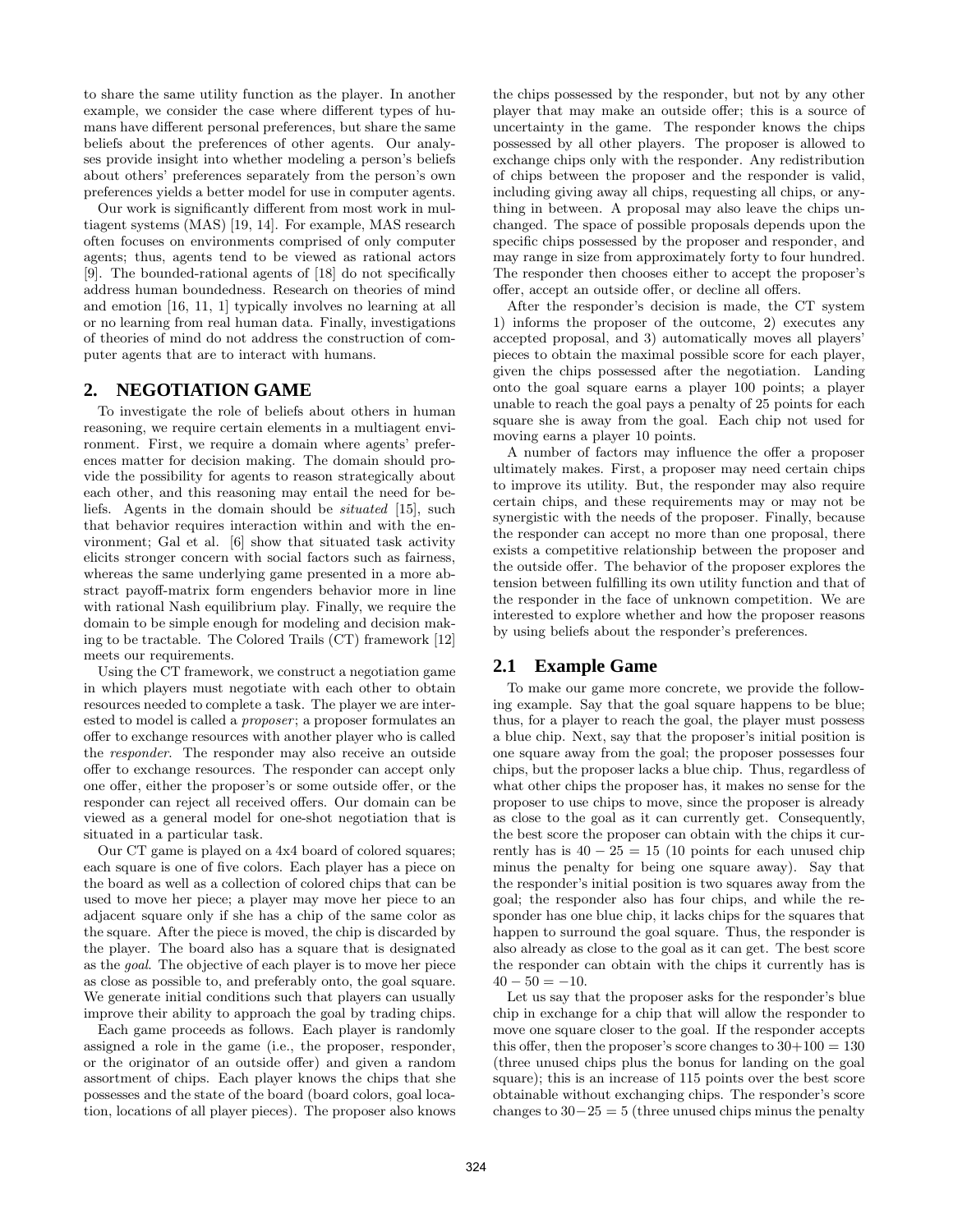for being one square away), an increase of 15 points. Thus, a chip exchange may improve a player's score even if it does not allow the player to reach the goal.

# **3. PLAYER MODELS**

We are interested to model the behavior of proposer agents in our game. In particular, we model the proposer as maintaining beliefs about how the responder will behave and using these beliefs to reason about what offer to make. Thus, our proposer model contains parameters that facilitate reasoning about its own preferences as well as other parameters that facilitate reasoning with beliefs about the responder. Specifically, the proposer uses its beliefs about the responder to calculate the expected utilities of the possible offers it can make. In this section, we introduce our general model for representing a proposer's beliefs about the responder.

Our models make use of only two simple features that quantify proposal properties; these features are rather general and can be applied to almost any negotiation game. Let self-benefit (SB) quantify the change in score a player will receive if a proposal is accepted, and *other-benefit* (OB) quantify the change in score the other player will receive if the proposal is accepted. For example, in the game illustrated in Section 2.1, we consider a proposal where, from the point of view of the proposer, the self-benefit is  $SB = 115$ and other-benefit is  $OB = 15$ .

Thus, let each proposal O be represented by a vector of feature values  $O = \langle SB, OB \rangle$ ; let  $\mathbf{w} = \langle w_{SB}, w_{OB} \rangle$  and  $\mathbf{v} =$  $\langle v_{\text{SB}}, v_{\text{OB}} \rangle$  be vectors of feature weight parameters. The parameters in w are those which the proposer uses to reason about its own preferences; the parameters in  $\bf{v}$  are those which the proposer uses to reason about the responder's believed preferences. Preference is expressed by a utility function  $U: \mathbb{O} \to \mathbb{R}$  on the space  $\mathbb{O}$  of offers, which computes a linear combination of feature values using a set of weights.

Let  $\phi$  denote the *status-quo*, which for the responder represents the option of rejecting the proposer's offer as well as the outside offer, and for the proposer represents the proposal that no resources change hands. Note that  $U(\phi) = 0$ , since  $SB = OB = 0$ .

Since not all humans will likely share the same preferences and beliefs about others' preferences, we use mixture models to cluster human play into different behavioral types. Let  $\rho^{s_i}$  be the proportion of proposers of type  $s_i$ . A proposer of type  $s_i$  uses the utility function  $U^{s_i}$  with weight vector  $\mathbf{w}^{s_i}$ to reason about its own preferences:

$$
U^{s_i}(O) = w_{\rm SB}^{s_i} \cdot O_{\rm SB} + w_{\rm OB}^{s_i} \cdot O_{\rm OB}.
$$
 (1)

A proposer of type  $s_i$  may believe that different types of responders exist. Let  $\rho^{s_i,t_j}$  be the proportion of responders of type  $\{s_i, t_j\}$  that a proposer of type  $s_i$  believes to exist. A proposer of type  $s_i$  uses the utility function  $U^{s_i,t_j}$ with weight vector  $\mathbf{v}^{s_i,t_j}$  to reason about the preferences it believes a responder of type  $\{s_i, t_j\}$  has:

$$
U^{s_i, t_j}(O) = v_{\text{SB}}^{s_i, t_j} \cdot O_{\text{SB}} + v_{\text{OB}}^{s_i, t_j} \cdot O_{\text{OB}}.
$$
 (2)

This is different from other work [8, 7] because the type  ${s_i, t_i}$  of the responder is embedded in the type  $s_i$  of the proposer, who is holding a belief about the preferences of the responder.

Humans select offers non-deterministically; we are prone to make errors. Further, since our models will not be perfect, we care to have our models attach probabilities to different outcomes. To accommodate these factors, we convert proposal utilities to probabilities of selection with a multinomial logit function. The probability that a responder of type  $\{s_i, t_j\}$  accepts an offer O is

Responder  
\n
$$
\Pr(\text{accept}|O, \phi, \{s_i, t_j\}) = \frac{e^{U^{s_i, t_j}(O)}}{e^{U^{s_i, t_j}(O)} + e^{U^{s_i, t_j}(\phi)} + e^z}.
$$
\n(3)

Since we do not know the outside offer, we cannot compare with the utility of a specific offer; rather, we use a parameter z to represent the believed utility of a generic, unknown outside offer. Taking an expectation over all responder types  $\{s_i, t_j\}$  that a proposer of type  $s_i$  believes to exist gives

Responder  
\n
$$
Pr(\text{accept}|O, \phi, s_i) = \sum_{j} \Pr(\text{accept}|O, \phi, \{s_i, t_j\}) \cdot \rho^{s_i, t_j}.
$$
\n(4)

For the proposer, let  $\mathcal{O} = \{O_1, \ldots, O_M\}$  be the set of possible offers, where M varies from game to game due to the particulars of the game state. The probability that a proposer of type  $s_i$  will select the m-th proposal in  $\mathcal O$  is a function of the expected utility of  $O^m$ :

$$
EU^{s_i}(O^m) = U^{s_i}(O^m) \cdot \Pr(\text{accept}|O^m, \phi, s_i) . \tag{5}
$$

The expected utility to the proposer of an offer  $O$  is the proposer's utility for O times the probability, according to the proposer's beliefs, that the responder will accept O. With expected utilities in hand, the probability that a proposer of type  $s_i$  will select the m-th proposal in  $\mathcal O$  is

$$
\Pr(\text{selected} = O^m | \mathcal{O}, s_i) = \frac{e^{EU^{s_i}(O^m)}}{\sum_k e^{EU^{s_i}(O^k)}}.
$$
 (6)

Taking an expectation over proposer types gives

$$
\Pr(\text{selected} = O^m | \mathcal{O}) = \sum_{i} \Pr(\text{selected} = O^m | \mathcal{O}, s_i) \cdot \rho^{s_i}
$$
\n
$$
(7)
$$

The general model's structure, for two proposer types and two embedded responder types in each proposer type, is illustrated in Figure 1.

# **4. HYPOTHESES AND MODEL VARIA-TIONS**

We explore four hypotheses with our model. Crucial to being able to test these hypotheses is the fact that our models are identifiable, meaning that no two sets of parameter settings can yield the same model behaviors over all possible feature inputs. Section 5 provides our proof of identifiability.

Hypothesis 1 The first hypothesis (H1) is that proposer beliefs about responders' preferences are correct, and agree with the actual observed behavior of human responders. To explore this possibility, we pre-learn a model of responder behavior directly from responder data; we regard this responder model to have the correct values for parameters  $v_{\text{SB}}$ ,  $v_{\text{OB}}$ , and z, as well as the correct mixture distribution over responder types. (In building the responder model, we determined that a mixture model with two responder types fits the responder data best.) We then fix these responder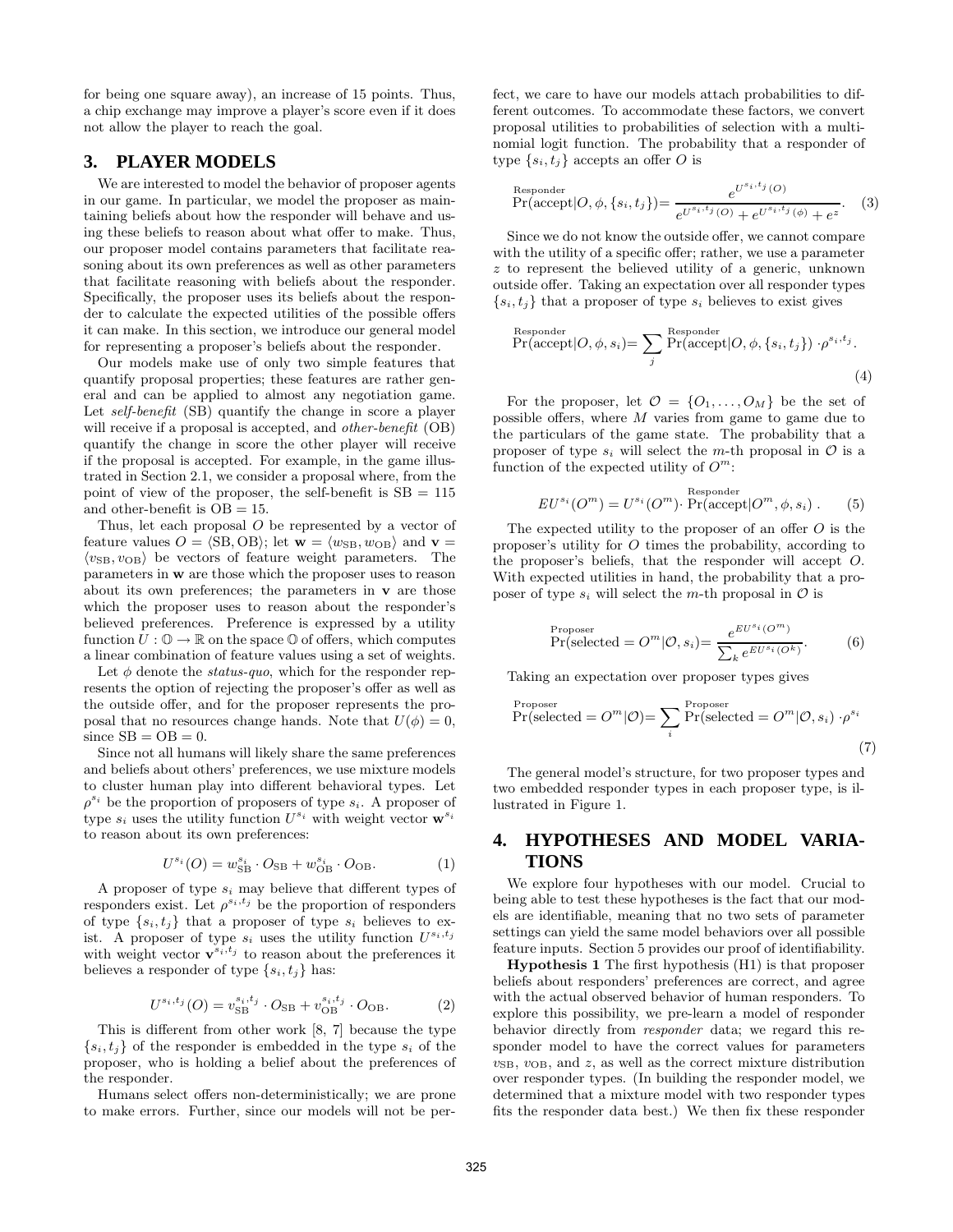

Figure 1: Structure of general model with two proposer types. Each proposer type has an embedded responder model (shaded portion) with two types. Model parameters are located at the leaves of the diagram.

parameters in our general model (Figure 1) and learn only the proposer parameters  $w_{\text{SB}}^{s_i}$ ,  $w_{\text{OB}}^{s_i}$ , and  $\rho^{s_i}$  for each proposer type  $s_i$  from proposer data.

Hypothesis 2 The second hypothesis (H2) is that proposer beliefs about responders' preferences are incorrect. To explore this possibility, we learn all of the parameters of our general model simultaneously; now, the belief parameters  $v_{\text{SB}}$ ,  $v_{\text{OB}}$ , and z are learned from *proposer* data—not responder data. If we obtain a better fit of proposer data under this approach than in H1, then proposer beliefs are incorrect. Our general model is shown in Figure 1. The leaves indicate the model parameters. We have two proposer types,  $s_1$  and  $s_2$ . Each proposer type has an embedded responder model that is used to calculate expected utility EU. Each responder model is itself a mixture of two responder types.

Hypothesis 3 The last two hypotheses concern patterns of belief. Our third hypothesis (H3) is that all proposer types believe the same thing about responders. Thus, the parameter value  $v_{\text{SB}}^{s_i}$  is the same for all proposer types  $s_i$ ; similarly,  $v_{OB}^{s_i}$  is the same for all proposer types  $s_i$ , as is  $z^{s_i}$ . Despite the shared beliefs, the different proposer types may still have different utility functions to express their own preferences. The structure of this model is illustrated by Figure 2. We learn all parameters of this model from proposer data.

Hypothesis 4 Our fourth hypothesis (H4) is that people believe other people are like themselves. Specifically, each proposer type believes that the responder has the same utility function as itself. In this case, each proposer type  $s_i$ believes that there exists one responder type  $\{s_i, t_1\}$  and that  $v_{\text{SB}}^{s_i, t_1} = w_{\text{SB}}^{s_i}$  and  $v_{\text{OB}}^{s_i, t_1} = w_{\text{OB}}^{s_i}$ . This structure is illustrated by Figure 3. We learn all parameters in this model from proposer data.

#### **5. IDENTIFIABILITY**

Both the proposer's preferences and beliefs about the responder have an effect on proposer behavior. Can we untangle the effects of one from the other? In other words, are the subjective beliefs proposers have about responders identifiable? It is not obvious that they are. Nevertheless, in this section, we show that, at least theoretically, preferences can



Figure 2: Structure of constrained model where different proposer types share beliefs about the responder types. Embedded responder model is shaded.

be distinguished from beliefs in each proposer type  $s^i$ . We are only interested to show this within one proposer type. It may be possible that different proposer mixtures produce the same behavior; nevertheless, in all models, the effects of the proposer's preferences, her beliefs about the responder's preferences, and her beliefs about the outside offer can be distinguished. No more than one set of parameter values can produce the same model behavior over all possible inputs.

To begin, let us use a minimal model with one responder type, and one generic proposal feature  $O_x$  and associated parameters  $w, v,$  and  $z$ . Our proof requires only that we look at the proposer's expected utility (5), which is

$$
EU(O) = (w \cdot O_x) \cdot \frac{e^{v \cdot O_x}}{e^{v \cdot O_x} + e^{v \cdot \phi_x} + e^z}
$$
  
= 
$$
(w \cdot O_x) \cdot \frac{1}{1 + e^{-v \cdot O_x} + e^{z - v \cdot O_x}}.
$$
 (8)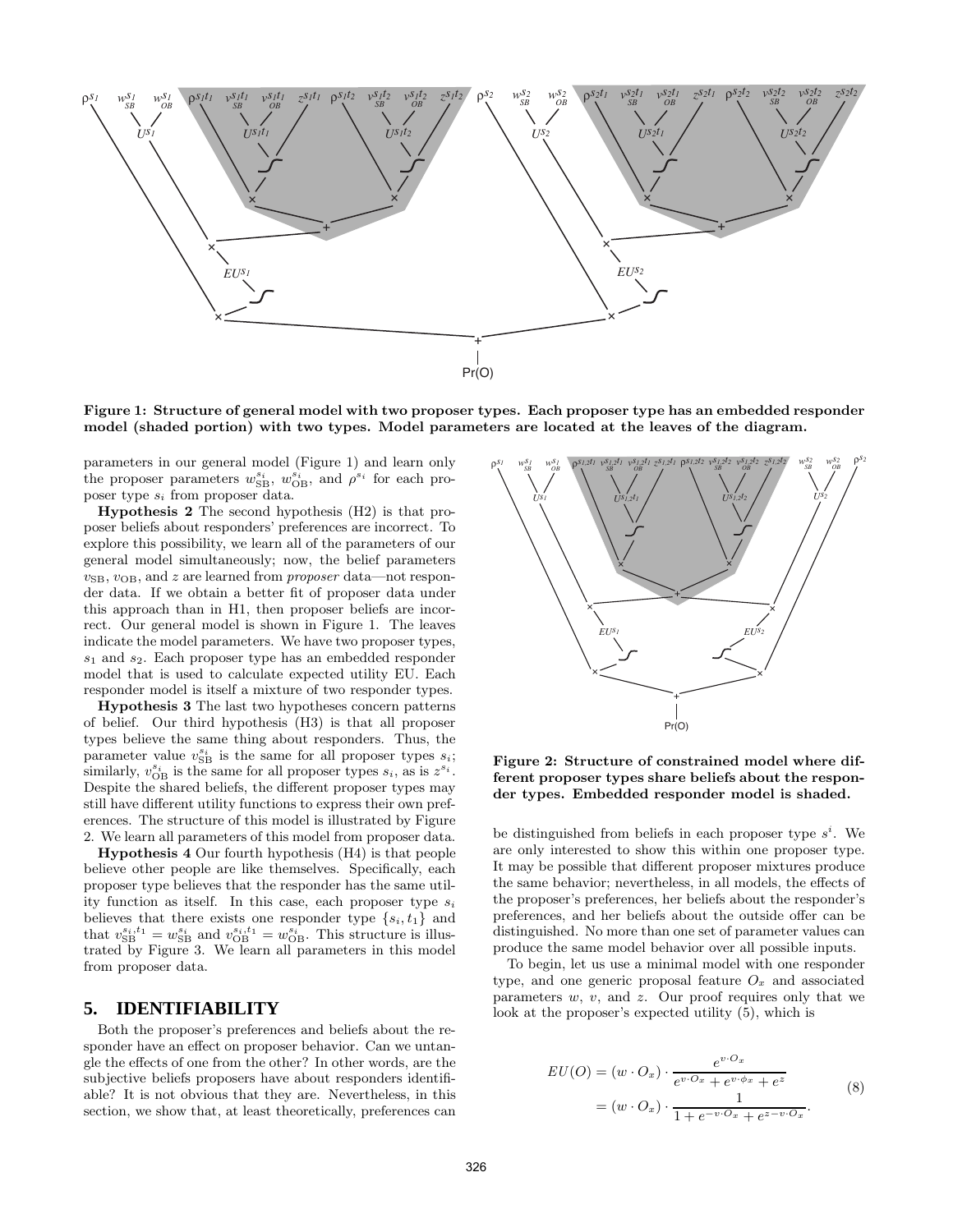

Figure 3: Structure of constrained model where each proposer type believes the responder type has the same preferences as itself. Notice shared weights.

Let us first consider parameter values  $w > 0$ ,  $v > 0$ . Let us assume that two parameter sets  $\langle w_0, v_0, z_0 \rangle$  and  $\langle w_1, v_1, z_1 \rangle$ , where  $w_0 \neq w_1, v_0 \neq v_1$ , or  $z_0 \neq z_1$ , produce the same value in (8) for all feature values  $O_x$ . Let h denote the probability that the responder will accept an offer  $(3)$ . Since  $(3)$  is a sigmoid function,  $\lim_{\mathcal{O}_x \to \infty} h(accept | O, \phi) \to 1.0$ . Thus, for sufficiently large values of  $O_x$ , Equation (8) approximates a linear equation with slope w. Clearly, two different values of w will create different lines with different slopes for large  $O_x$ . Thus, two parameter sets with different values for w cannot produce identical behavior in (8) over all  $O_x$ ; as a result, it must be that  $w_0 = w_1$ . This reasoning holds even when we have multiple responder types: for any set of types, with each type having some non-zero parameter, we can construct an offer that will take the types' sigmoid functions to some combination of 0.0 and 1.0 outputs; if a type has allzero parameters, then it already outputs a constant. At this point, the mixture outputs a constant between 0.0 and 1.0. In either case, the expected utility function becomes a line.

Next, we examine the denominator of the exponent in (8). Parameters v and z interact in the denominator, but  $z-v \cdot O_x$ is a line. No two pairs of  $\langle v_0, z_0 \rangle$  and  $\langle v_1, z_1 \rangle$  can describe the same line, unless  $v_0 = v_1$  and  $z_0 = z_1$ ; thus, the effects of parameters  $v$  and  $z$  can be distinguished from each other.

Because  $h$  is a sigmoid function, the parameters  $v$  and  $z$ together determine the width of the domain interval over which h spans the range interval  $[0 + \epsilon, 1 - \epsilon]$ . Given different  $v$  and  $z$ , we will obtain different transitions in the sigmoid. Therefore, it must also be that  $v_0 = v_1$  and  $z_0 =$  $z_1$ . This completes our proof for  $w, v > 0$ . For parameter values where one or both of  $w$  or  $v$  is less than zero, our reasoning is identical. When  $v < 0$ , we instead have  $\lim_{\mathcal{O}_{x\to-\infty}} h(accept|O, \phi) \to 1.0$ . When  $w < 0$ , we instead have a negative slope.

Now let us assume that proposals have multiple features. For any two vectors  $w_0$  and  $w_1$ , the proposer's utility function U can only produce the same values over all possible offers if the corresponding elements of  $w_0$  and  $w_1$  are identical. If  $w_0$  and  $w_1$  are not identical, then we can construct an offer with value zero at each feature except for where the corresponding weights in  $w_0$  and  $w_1$  are different, and we will obtain different utilities. Identical reasoning applies to the responder feature vector  $\bf{v}$  and  $\bf{z}$ .

## **6. LEARNING**

Models are trained by gradient descent. Let  $g$ (selected =  $O^*(\mathcal{O})$  be the probability that a proposer model assigns to the proposal  $O^*$  that was actually selected by a human proposer, given the set of options  $\mathcal{O}$ . The error function  $F$  that we minimize measures negative log likelihood of the data (N instances), given a model:

$$
F = -\sum_{n=1}^{N} \ln \left( g(\text{selected} = O^{*n} | \mathcal{O}^n) \right). \tag{9}
$$

The derivative of the error function with respect to some model parameter  $w_l^{s_i}$  (or  $v_l^{s_i,t_j}$ ,  $z^{s_i,t_j}$ , or  $\rho^{s_i,t_j}$ ) is

$$
\frac{\partial F}{\partial w_l^{s_i}} = -\sum_{n=1}^N \frac{\frac{\partial g}{\partial w_l^{s_i}}}{g(\text{selected} = O^{*n}|\mathcal{O}^n)}.
$$
(10)

Equation (10) requires that we further calculate the partial derivative of function  $g$ . The full set of learning equations is given in [5]. Here, we provide illustrative examples. The partial derivative of  $g$  with respect to the proposer's feature weights  $w^{s_i}$  is

$$
\frac{\partial g(\text{selected} = O^* | O)}{\partial w_i^{s_i}} =
$$
\n
$$
g(\text{selected} = O^* | O, s_i).
$$
\n
$$
(W(O^*) - \sum_k W(O^k) \cdot g(\text{selected} = O^k | O, s_i)), \quad (11)
$$

where

$$
W(O) \equiv O_l \cdot \Pr(\text{accept}|O, \phi, s_i)
$$
 (12)

The partial derivative of  $g$  with respect to the proposer's beliefs about the responder's feature weights  $v^{s_i, t_j}$  is

$$
\frac{\partial g(\text{selected} = O^* | O)}{\partial v_i^{s_i, t_j}} =
$$
\n
$$
g(\text{selected} = O^* | O, s_i).
$$
\n
$$
\left(Q(O^*) - \sum_k Q(O^k) \cdot g(\text{selected} = O^k | O, s_i)\right) \quad (13)
$$

where

 $Q(O) \equiv$ 

$$
U^{s_i}(O) \cdot \Pr(\text{accept}|O, \phi, \{s_i, t_j\}) \cdot \rho^{s_i, t_j}.
$$

$$
\left(O_l - O_l \cdot \Pr(\text{accept}|O, \phi, \{s_i, t_j\})\right) \quad (14)
$$

To calculate gradients for the embedded responder parameters, we compute  $Q(O)$ . The first line on the right-hand side of (14) is the contribution a responder of type  $\{s_i, t_j\}$ makes to the expected utility of a proposer of type  $s_i$ ; the second line is an adjustment factor equal to the difference, given the responder type, between the feature value  $O_l$  if accepted and its expected value.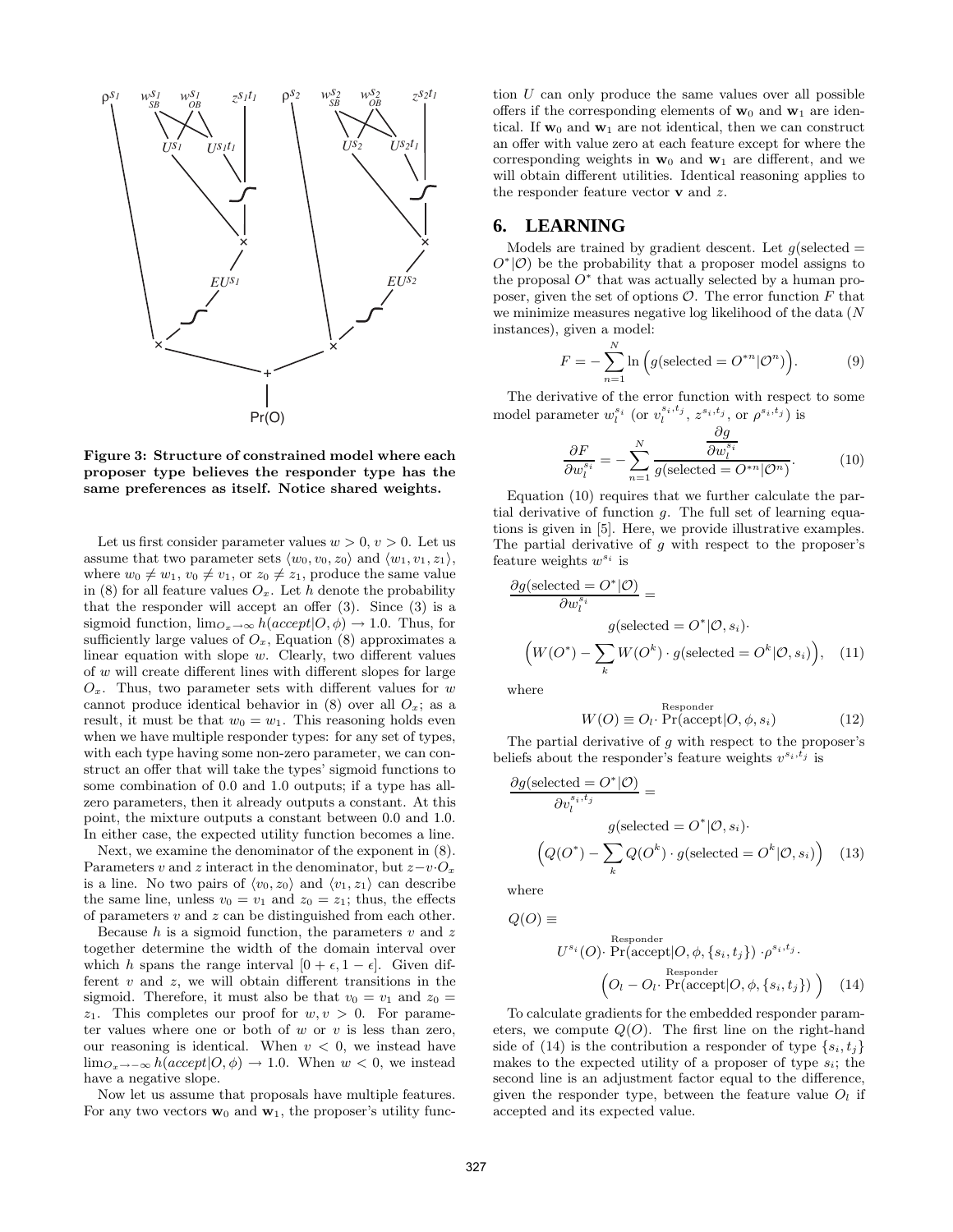# **7. RESULTS**

We ran two sessions of human-subjects trials to collect data on how humans play our negotiation game. A total of 69 subjects were recruited from a large pool (one to two thousand) maintained by the Harvard Business School (HBS) for their experimental economics research. Subjects reflected a diversity in age (min 18, max 58), gender, and profession. Subjects played 15 rounds of our game, with over half of their total compensation determined by the scores they accumulated over the rounds. A subject's total score after all rounds played was converted to a dollar amount, with each point corresponding to one cent, e.g., a score of 1250 points gives \$12.50 USD (see Section 2 for details on how our game is scored). Subjects received a \$10 USD showup fee. Subjects were free to leave at any point during the experiment, but received a bonus of 50 score points (i.e., \$0.50 USD) for each completed round. Average compensation was \$25 USD.

Our experiments took place at the HBS Computer Lab for Experimental Research. Subjects occupied a single room. Each subject operated a computer terminal with a privacy screen. Subjects could not see each other, and were randomly and anonymously matched to interact in each round. To emphasize that they were playing a sequence of one-shot games and not an iterated game, subjects performed an unrelated activity between rounds. We collected 536 data instances for training our proposer models; each data instance represents one proposer decision (along with a corresponding responder decision).

We used cross-validation to determine how well the model variations described above fit human proposer data; to speed training, we initialized all models with weights from our model of Hypothesis 1, which was trained first on responder data to learn beliefs (i.e., **v**, *z*, and  $\rho^{s_i,t_j}$ ), then proposer data to learn preferences (i.e., w and  $\rho^{s_i}$ ). Results are summarized in Table 1. Columns labeled 1-6 summarize model behavior for our four hypotheses along with two other models, one that behaves randomly and another model that is reflexive (i.e., does not explicitly maintain beliefs about the responder). Rows labeled 1-7 present different measurements of model behavior; each row is an average over five test sets. The models listed in the table are in order of decreasing negative log likelihood (Row 1).

## **7.1 Negative Log Likelihood**

Row 1 gives the average negative log likelihood (NLL) of the data, given the model, divided by the size of the test data; lower numbers indicate better fit. Our learning process sought to minimize this measurement. The best fit is obtained under the model constructed to test hypothesis H2, which asks whether proposers' beliefs about the responders are incorrect. Since Hypothesis 2 is investigated by using the general model, it should fit our data no worse than any other model, and this is indeed the case.

Next, we have hypotheses H3 and H1, which ask whether proposers have shared beliefs about responders, and whether proposers have correct beliefs about responders, respectively. The model used to investigate Hypothesis 3 (Figure 2) is a generalization of the model used to investigate H1 (correct beliefs imply shared beliefs). Thus, the model in Figure 2 should fit our data no worse than the model in H1, which is also what our data show.

The difference in fit between H2 and H1 is small but has a

p-value of 0.0707 (single-tailed t-test). Thus, there is a suggestion that proposers have slightly incorrect beliefs about responders. The p-value when comparing the fit of H2 and H3 is 0.1418. This is weaker evidence that proposers do not share the same beliefs.

Hypothesis H4 asks whether proposers believe that responders share the same preferences as themselves. This hypothesis clearly has the worst fit of our hypotheses and so appears false. Column 3 of Table 1 gives the performance of a reflexive model of proposer behavior; this model makes a decision based only upon the proposal options it has, and does not explicitly reason about the responder at all. The reflexive proposer model is a mixture model identical to our general model, except that it contains none of the parameters that relate to the responder. Interestingly, the model of hypothesis H4 fits our data worse than the reflexive model. That is, having a model with poor beliefs can be worse than a model with no beliefs at all.

Finally, column 1 of Table 1 gives the performance we may expect from a model that uses a uniform distribution over all proposals in  $\mathcal{O}$ , and so corresponds to random guessing. All of our models clearly fit our data better than random guessing.

# **7.2 Other Measurements of Behavior**

While our learning procedure was to minimize negative log likelihood, one problem with this measurement is that it does not provide a very intuitive reflection of how good a model is. Rows 2-7 in Table 1 present a number of other ways to measure the behavior of the models we examine. Row 2 indicates the highest probability assigned by the models, on average, to an option  $\mathcal{O}$ ; higher values indicate a more peaked distribution, which may suggest a higher confidence. Here, we see that the peaks increase in height as the models improve their fit to the data with respect to NLL.

Row 3 indicates the proportion of options in  $\mathcal O$  that are given a higher probability by the model than the option actually chosen by the human in the data instance; zero would indicate that the actually chosen option was always most preferred by the model. This figure is not applicable to the random model, since each option is equally preferred. Here, we see that columns 2-5 show improvement in this measurement corresponding to improved fit with respect to NLL. The general model (column 6), however, has the thirdbest performance in this regard. The p-value obtained when comparing the proportion measurements of H2 and H3 is 0.2222, giving fairly weak evidence that the model of H3 actually fits better than H2. The difference between H2 and H1 is not statistically significant.

When the option in  $\mathcal O$  that is most preferred by a model is different from the option selected by a human, we can further see how dissimilar these two choices are. Let  $O^*$  be the proposal in  $\mathcal O$  actually made by a human proposer in a game; let  $\hat{O}$  the be proposal in  $\hat{O}$  that is most preferred by a proposer model. Row 4 of Table 1 gives the mean absolute difference between  $O_{\rm SB}^*$  and  $\hat{O}_{\rm SB}$ ; row 5 gives the mean absolute difference between  $O_{\text{OB}}^*$  and  $\hat{O}_{\text{OB}}$ . These measurements are not applicable to the random model, since it prefers all options in  $\mathcal O$  equally. Moving left to right in columns 2-4, we clearly see the differences in benefits shrink as the models improve their fit with respect to NLL. The differences in benefits in columns 4-6 are much smaller in magnitude. The difference between H2 and H3 with respect to  $|\Delta$  OB | (row 5) is not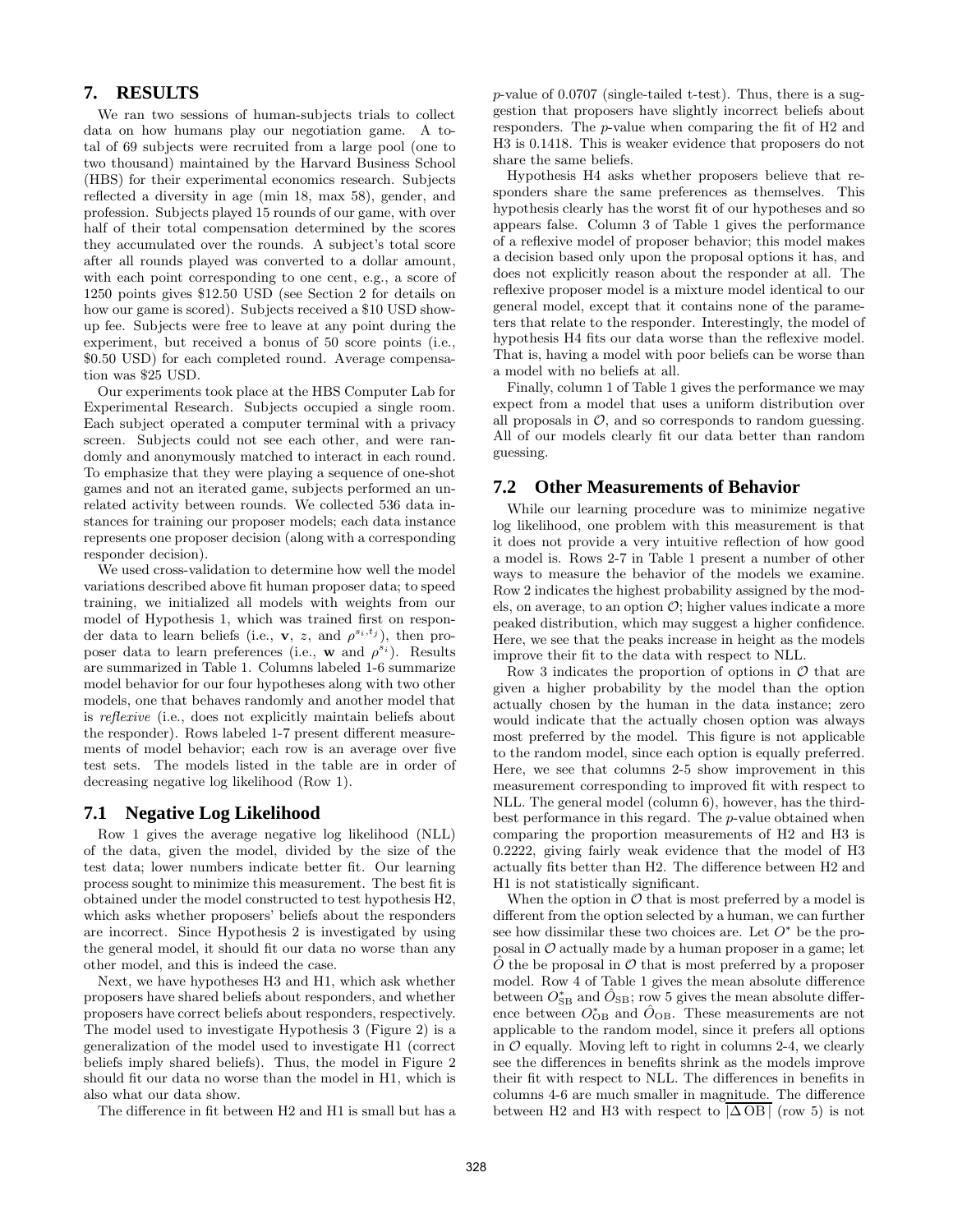|                |                         |         |         | 3         | 4       | 5           |         |
|----------------|-------------------------|---------|---------|-----------|---------|-------------|---------|
|                |                         | Random  | H4      | Reflexive | H1      | $_{\rm H3}$ | H2      |
|                | Negative Log Likelihood | 5.0106  | 4.4991  | 4.4220    | 4.0873  | 4.0803      | 4.0698  |
| 2              | Max Pr                  | 0.0082  | 0.0334  | 0.0508    | 0.1566  | 0.1610      | 0.1834  |
| -3             | Proportion              | N/A     | 0.2658  | 0.2290    | 0.1922  | 0.1906      | 0.1928  |
| $\overline{4}$ | $\Delta$ SB             | N/A     | 50.2016 | 48.4586   | 33.6408 | 33.1160     | 33.6422 |
| 5              | $\Delta$ OB             | N/A     | 66.8316 | 55.4660   | 49.0256 | 49.5312     | 49.6272 |
| 6              | $E[ \Delta SB ]$        | 50.1894 | 34.0936 | 27.5698   | 25.2460 | 25.5444     | 25.4482 |
|                | $E[ \Delta$ OB $ ]$     | 45.0558 | 39.1614 | 41.6058   | 42.5416 | 42.6192     | 42.3976 |

Table 1: Fit of learned models to data test-sets.

statistically significant; with respect to  $|\overline{\Delta SB}|$  (row 4), we obtain a p-value of 0.1598—a fairly weak indication that the model in H3 fits better than H2 with respect to  $|\Delta S\text{B}|$ . The difference between H2 and H1 with respect to  $|\overline{\triangle S}}$  is not statistically significant; with respect to  $|\overline{\Delta \text{OB}}|$ , we obtain a p-value of 0.0724, which suggests that H1 does fit better than H2 on this measurement.

Rows 6 and 7 of Table 1 give the average expected differences in benefits between  $O^*$  and  $\hat{O}$ . For these measurements, we use a model's entire distribution over  $\mathcal O$  to calculate an expectation, rather than look only at the model's most preferred option. For  $E[|\Delta S B|]$  (row 6), we see clear improvement as we move from column 1 to 4; differences amongst the last three columns are again small in magnitude. With respect to  $\overline{E[|\Delta \text{OB}|]}$  (row 7), we are surprised to find that fit becomes worse as we move from column 2 to 4; again columns 4-6 show very similar performance.

#### **7.3 Learned Belief Weights**

Table 2 gives some of the actual parameter values learned in our models. The column labeled 'H1' gives the weights of the correct responder model, which was learned directly from responder data. This model is a mixture of two responder types,  $t_1$  (rows 1–4) and  $t_2$  (rows 5–8). The next two columns give the weights that concern proposer beliefs about the responder, from a representative learning run of our general model. Here, we have two proposer types,  $s_1$  and  $s_2$ . The column for type  $s_1$ , for example, gives parameters representing the beliefs  $s_1$  has about the responder. Thus, the entry in row 1 of this column tells us the probability with which proposer type  $s_1$  expects to encounter a responder of type  $\{s_1, t_1\}.$ 

Rows 1 and 5 give the probabilities with which the responder types are believed to be encountered by proposers. Rows 2 and 6 give the believed SB weights for the responder types; rows 3 and 7 do the same for OB. Rows 4 and 8 give the believed generic utility for the outside offer for each responder type.

The most dramatic changes concern the mixture probabilities  $\rho^{t_1}$  and  $\rho^{t_2}$ . The correct responder model identifies two responder types, appearing with frequencies of about 0.67 and 0.33, respectively. After learning the general model to test hypothesis H2, we find some dramatic changes in the beliefs. Proposer type  $s_1$  believes that the two responder types are almost evenly distributed in the population, rather than 0.67 and 0.33. Much more extreme is proposer type  $s_2$ , which believes that about 97% of responders are of type  $t_1$ . The distribution of the two proposer types, according to the learned general model, is about  $\rho^{s_1} = 0.74$  and  $\rho^{s_2} = 0.26$ . Thus, neither proposer type has correct beliefs

about the responder distribution. Beyond the beliefs about the responder distribution, we also find some of the beliefs about responder preferences to shift. For example, proposer type  $s_2$  believes that type  $t_1$  responders care less about their own self benefit (row 2) and more about depriving proposers of benefit (row 3) than type  $t_1$  actually does.

Despite the parameter changes shown in Table 2, rows 4–7 of Table 1 show that the average behavior of the learned general model (H2) is virtually identical to that of the correct model (H1). When we contrast these models on a game-bygame basis, however, we are able to find some substantive differences in behavior. In particular, we find games for which the preference orderings of the two models is different for certain proposal options. That is, where the correct model prefers option A over B, the general model prefers B over A. Such differences between the models in H1 and H2 are certainly more meaningful than the very small changes in average behavior shown in Table 1.

Table 2: Learned Belief Weights of General Model (Representative Run).

|                |                                               | $_{\rm H1}$ | H <sub>2</sub> (Type $s_1$ ) | H2 (Type $s_2$ ) |
|----------------|-----------------------------------------------|-------------|------------------------------|------------------|
|                | $t_1$                                         | 0.6734      | 0.4913                       | 0.9673           |
| $\overline{2}$ | $v_{\rm SB}^{t_1}$                            | 2.5243      | 2.4262                       | 1.9768           |
| 3              | $v_\mathrm{OB}^{\tilde{t_1}^-} \over z^{t_1}$ | $-0.1580$   | $-0.2755$                    | $-0.3935$        |
|                |                                               | $-2.1229$   | $-2.1146$                    | $-2.1052$        |
| 5              | $\sigma^{t_2}$                                | 0.3266      | 0.5087                       | 0.0327           |
| 6              | $v_{\rm SB}^{t_2}$                            | 0.2932      | 0.3397                       | 0.2481           |
|                | $\frac{v_\text{OB}^{t_2}}{z^{t_2}}$           | $-0.5269$   | $-0.4001$                    | $-0.4653$        |
|                |                                               | 1.7508      | 1.7193                       | 1.7398           |

# **7.4 Discussion**

We trained our models to minimize negative log likelihood. Improvements in model performance with respect to NLL are often, but not always, accompanied by improvements with respect to other measures of performance. Exceptions are usually found where differences in NLL are small, but row 7 of Table 1 gives an example where substantial improvements in NLL do not necessarily lead to better fit with respect to  $\overline{E[|\Delta \text{OB}|]}$ . An alternative error function that directly measures differences in benefits might prove more effective in our domain.

Nevertheless, such ambiguities in the data are small in extent. Hypothesis H4 is convincingly shown to be false; thus, proposers do not believe that responders use the same utility function as themselves. Measurements of NLL and detailed examination of model behavior in games suggest that proposers have slightly incorrect beliefs about responder preferences.